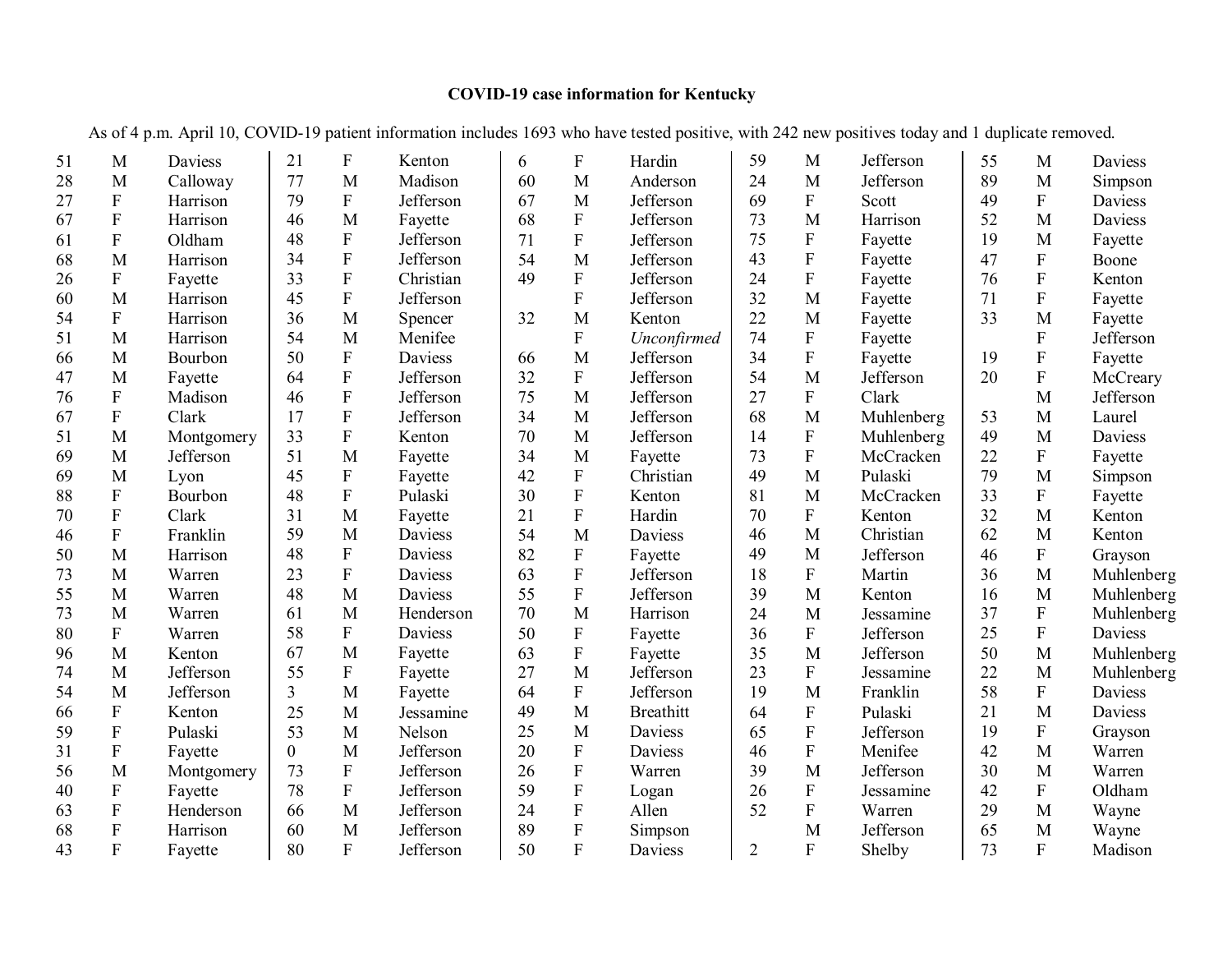| 25 | ${\bf F}$                 | Warren    | 75             | ${\bf F}$                 | Jessamine      | 21 | $\boldsymbol{\mathrm{F}}$ | Unconfirmed  | 73 | M                         | Simpson        | 60 | $\boldsymbol{\mathrm{F}}$ | Madison        |
|----|---------------------------|-----------|----------------|---------------------------|----------------|----|---------------------------|--------------|----|---------------------------|----------------|----|---------------------------|----------------|
| 61 | M                         | Wayne     | 57             | M                         | Jefferson      | 36 | ${\bf F}$                 | Jefferson    | 36 | $\mathbf F$               | <b>Daviess</b> | 73 | $\boldsymbol{\mathrm{F}}$ | Jefferson      |
| 40 | ${\bf F}$                 | Simpson   | 56             | $\boldsymbol{\mathrm{F}}$ | Jefferson      | 71 | ${\bf F}$                 | Unconfirmed  | 34 | M                         | Daviess        | 56 | ${\bf F}$                 | Fayette        |
| 29 | ${\bf F}$                 | Fayette   | 44             | ${\bf F}$                 | Jefferson      | 60 | ${\bf F}$                 | Unconfirmed  | 44 | ${\bf F}$                 | Simpson        | 66 | M                         | Fayette        |
| 22 | ${\bf F}$                 | Franklin  | 22             | ${\bf F}$                 | Jefferson      | 28 | ${\bf F}$                 | Pulaski      | 52 | ${\bf F}$                 | Spencer        | 27 | $\rm F$                   | Hopkins        |
| 58 | M                         | Madison   | 69             | M                         | Jefferson      | 34 | ${\bf F}$                 | Warren       | 61 | M                         | Campbell       | 48 | M                         | Madison        |
| 74 | ${\bf F}$                 | Daviess   | 30             | M                         | Mason          | 52 | M                         | Jefferson    | 56 | M                         | Carroll        | 88 | ${\bf F}$                 | Fayette        |
| 57 | ${\bf F}$                 | Jefferson | 70             | ${\bf F}$                 | Jefferson      | 85 | ${\bf F}$                 | Jefferson    | 29 | $\mathbf F$               | Fayette        | 27 | ${\bf F}$                 | Boyle          |
| 21 | $\mathbf F$               | Calloway  | 30             | $\rm F$                   | Jefferson      | 33 | $\mathbf F$               | Jessamine    | 73 | $\mathbf{M}$              | Kenton         | 36 | M                         | Mercer         |
| 67 | ${\bf F}$                 | Daviess   | 53             | M                         | Jefferson      | 62 | M                         | Campbell     | 61 | $\mathbf{M}$              | Boone          | 28 | M                         | Fayette        |
| 46 | ${\bf F}$                 | Daviess   | 77             | M                         | Hopkins        | 72 | M                         | Boone        | 21 | ${\bf F}$                 | Nicholas       | 59 | ${\bf F}$                 | Fayette        |
| 62 | $\mathbf F$               | Christian | 44             | M                         | <b>Bullitt</b> | 31 | ${\bf F}$                 | Scott        | 48 | M                         | <b>Daviess</b> | 22 | ${\bf F}$                 | Jefferson      |
| 24 | $\mathbf F$               | Christian | 21             | $\boldsymbol{\mathrm{F}}$ | Jefferson      | 69 | $\mathbf F$               | Woodford     | 61 | $\mathbf F$               | Hopkins        | 51 | ${\bf F}$                 | Fayette        |
| 86 | M                         | Christian | 66             | M                         | Jefferson      | 73 | M                         | Jessamine    | 61 | M                         | Jefferson      | 54 | ${\bf F}$                 | Fayette        |
| 51 | M                         | Jefferson | 34             | ${\bf F}$                 | Warren         | 21 | ${\bf F}$                 | Logan        | 68 | $\mathbf F$               | Jefferson      | 47 | M                         | Simpson        |
| 20 | ${\bf F}$                 | Jefferson | 39             | M                         | Jefferson      | 56 | ${\bf F}$                 | Hardin       | 43 | M                         | Jefferson      | 69 | M                         | Warren         |
| 28 | ${\bf F}$                 | Scott     | 58             | M                         | Boone          | 33 | M                         | Fayette      | 64 | $\boldsymbol{\mathrm{F}}$ | Fayette        | 32 | ${\bf F}$                 | <b>Bracken</b> |
| 43 | ${\bf F}$                 | Madison   | 81             | ${\bf F}$                 | Campbell       | 43 | M                         | Scott        | 63 | ${\bf F}$                 | Jefferson      | 89 | M                         | <b>Butler</b>  |
| 14 | M                         | Madison   | 43             | M                         | Kenton         | 42 | ${\bf F}$                 | Daviess      | 40 | M                         | Scott          | 38 | ${\bf F}$                 | Fayette        |
| 37 | $\mathbf{F}$              | Boone     | 78             | ${\bf F}$                 | Jefferson      | 47 | M                         | Pulaski      | 51 | M                         | Grant          | 32 | $\overline{F}$            | Fayette        |
| 64 | M                         | Fayette   | 60             | ${\bf F}$                 | Jefferson      | 22 | ${\bf F}$                 | Kenton       | 58 | $\mathbf{M}$              | Hopkins        | 62 | $\overline{F}$            | Fayette        |
| 39 | $\mathbf{M}$              | Hopkins   | 19             | ${\bf F}$                 | Oldham         | 60 | $\overline{F}$            | Jefferson    | 72 | $\mathbf{M}$              | Clark          | 1  | M                         | Fayette        |
| 60 | M                         | Clark     | 22             | ${\bf F}$                 | Fayette        | 50 | ${\bf F}$                 | Hardin       | 73 | ${\bf F}$                 | Kenton         | 57 | M                         | Shelby         |
| 49 | M                         | Clark     | 45             | M                         | Jefferson      | 41 | ${\bf F}$                 | Woodford     | 60 | M                         | Jefferson      | 50 | ${\bf F}$                 | Jefferson      |
| 53 | M                         | Jessamine | 87             | M                         | Jefferson      | 62 | M                         | Jefferson    | 60 | $\boldsymbol{\mathrm{F}}$ | Jefferson      | 55 | M                         | Washington     |
| 42 | $\overline{F}$            | Pulaski   | $\overline{7}$ | M                         | Hardin         | 47 | M                         | Jefferson    | 84 | ${\bf F}$                 | Jefferson      | 76 | M                         | Breckinridge   |
| 77 | M                         | Webster   | 47             | $\mathbf F$               | Pulaski        | 73 | $\overline{F}$            | Jefferson    | 54 | ${\bf F}$                 | Clark          | 57 | ${\bf F}$                 | McCracken      |
| 56 | M                         | Union     | 44             | ${\bf F}$                 | Jefferson      | 36 | M                         | Jefferson    | 61 | ${\bf F}$                 | Hopkins        | 47 | ${\bf F}$                 | Fayette        |
| 77 | M                         | Fayette   | 17             | ${\bf F}$                 | Fayette        | 70 | $\mathbf{M}$              | Jefferson    | 40 | ${\bf F}$                 | Hopkins        | 36 | ${\bf F}$                 | Fayette        |
| 55 | M                         | Fayette   | 78             | ${\bf F}$                 | Jefferson      | 65 | M                         | Jefferson    | 26 | M                         | Hopkins        | 46 | $\overline{\mathrm{F}}$   | Fayette        |
| 58 | $\boldsymbol{\mathrm{F}}$ | Fayette   | 72             | $\rm F$                   | Jefferson      | 54 | M                         | Jefferson    | 23 | ${\bf F}$                 | Hopkins        | 42 | M                         | Jefferson      |
| 69 | M                         | Fayette   | 60             | M                         | Fayette        | 32 | $\mathbf F$               | Jefferson    | 60 | $\boldsymbol{\mathrm{F}}$ | Hopkins        | 20 | M                         | Fayette        |
| 62 | $\mathbf F$               | Fayette   | 90             | ${\bf F}$                 | <b>Bullitt</b> | 69 | M                         | Jefferson    | 39 | $\mathbf{M}$              | Hopkins        | 54 | ${\bf F}$                 | Fayette        |
| 45 | ${\bf F}$                 | Fayette   | 52             | ${\bf F}$                 | <b>Bullitt</b> | 43 | $\boldsymbol{\mathrm{F}}$ | Jefferson    | 30 | $\mathbf{M}$              | Lawrence       | 80 | $\rm F$                   | Jefferson      |
| 43 | $\mathbf F$               | Fayette   | 72             | M                         | Larue          | 77 | M                         | Simpson      | 21 | ${\bf F}$                 | Jefferson      | 51 | M                         | Jefferson      |
| 60 | M                         | Jessamine | 37             | M                         | Jefferson      | 58 | M                         | Breckinridge | 65 | ${\bf F}$                 | Scott          | 37 | $\mathbf F$               | Shelby         |
| 19 | M                         | Jessamine | 69             | ${\bf F}$                 | Jefferson      | 38 | $\boldsymbol{\mathrm{F}}$ | Fayette      | 51 | ${\bf F}$                 | Fayette        | 51 | M                         | Franklin       |
| 39 | M                         | Boone     | 54             | $\boldsymbol{\mathrm{F}}$ | Jefferson      | 41 | M                         | Daviess      | 45 | $\mathbf{F}$              | Kenton         | 52 | M                         | Jefferson      |
| 20 | M                         | Fayette   | 56             | $\overline{F}$            | Woodford       | 62 | $\overline{F}$            | Daviess      | 67 | M                         | Jefferson      | 19 | M                         | Jefferson      |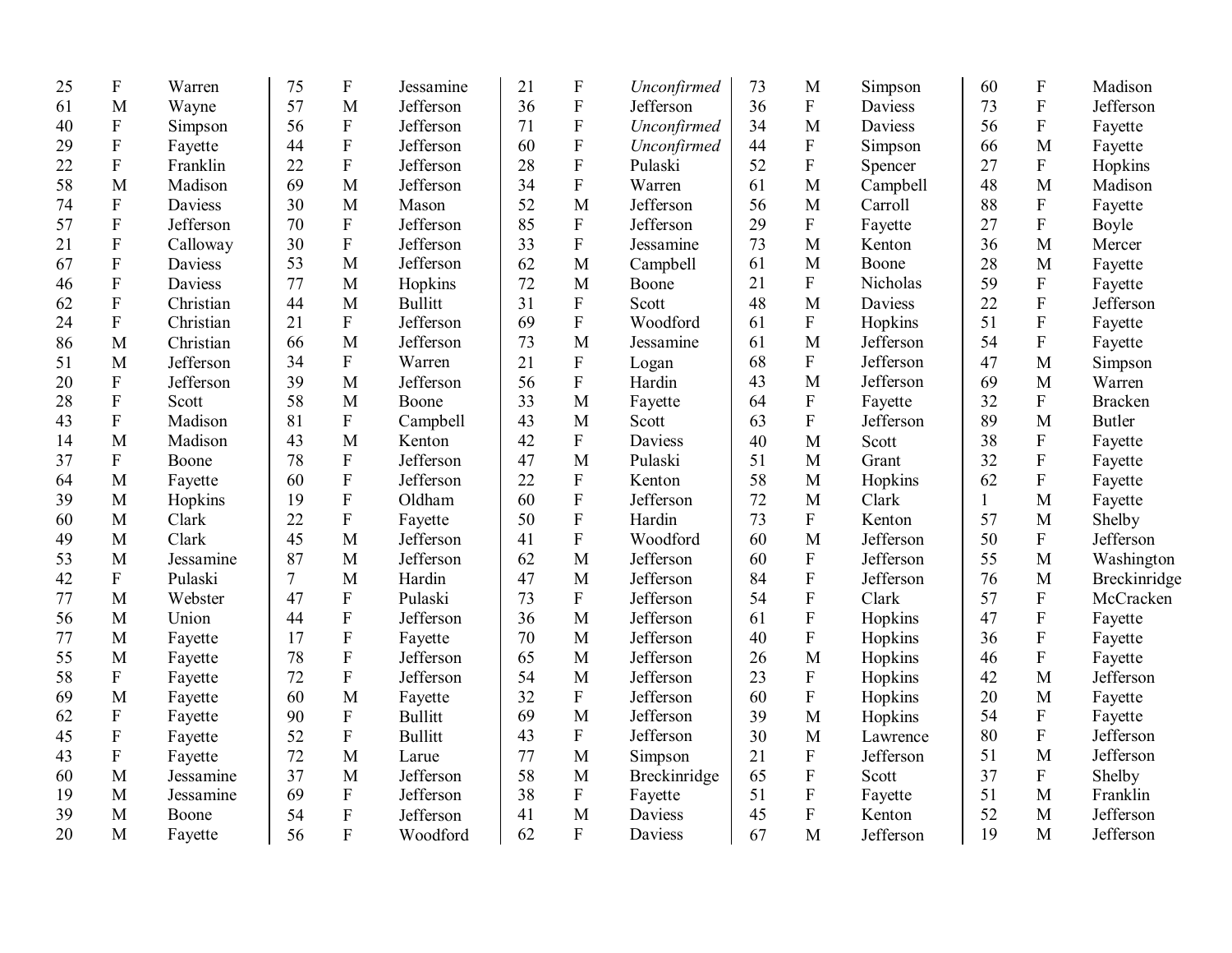| 76           | $\boldsymbol{F}$ | Hopkins        | 40 | M                       | Warren         | 78 | ${\bf F}$      | Jefferson  | 20 | M                         | Jefferson      | 51 | M                         | Jefferson      |
|--------------|------------------|----------------|----|-------------------------|----------------|----|----------------|------------|----|---------------------------|----------------|----|---------------------------|----------------|
| 79           | M                | Hopkins        | 41 | $\mathbf F$             | Christian      | 32 | ${\bf F}$      | Jefferson  | 47 | M                         | Jefferson      | 41 | ${\bf F}$                 | Jessamine      |
| $\mathbf{1}$ | M                | Campbell       | 47 | $\mathbf F$             | Boone          | 78 | M              | Jefferson  | 54 | M                         | Jefferson      | 81 | ${\bf F}$                 | Jefferson      |
| 25           | M                | Jefferson      | 53 | $\overline{F}$          | Campbell       | 50 | M              | Clark      | 24 | $\mathbf F$               | Jefferson      | 34 | M                         | Jefferson      |
| 79           | M                | Hopkins        | 46 | $\overline{\mathrm{F}}$ | Jefferson      | 64 | ${\bf F}$      | Union      | 29 | $\mathbf F$               | Jefferson      | 53 | ${\bf F}$                 | Larue          |
| 63           | F                | Fayette        | 15 | $\mathbf F$             | Jessamine      | 56 | M              | Jefferson  | 85 | $\boldsymbol{\mathrm{F}}$ | Jefferson      | 21 | ${\bf F}$                 | Fayette        |
| 70           | ${\bf F}$        | Hopkins        | 31 | M                       | Marshall       | 48 | $\mathbf F$    | Hardin     | 72 | M                         | Jefferson      | 35 | ${\bf F}$                 | Shelby         |
| 69           | $\mathbf F$      | Nelson         | 74 | M                       | <b>Bullitt</b> | 35 | M              | Rockcastle | 61 | $\mathbf{F}$              | Oldham         | 37 | ${\bf F}$                 | Fayette        |
| 56           | $\overline{F}$   | Taylor         | 74 | M                       | Jefferson      | 70 | M              | Kenton     | 53 | ${\bf F}$                 | Christian      | 55 | ${\bf F}$                 | Hancock        |
| 31           | M                | Powell         | 72 | $\mathbf F$             | Fayette        | 32 | ${\bf F}$      | Jefferson  | 26 | ${\bf F}$                 | Jefferson      | 67 | ${\bf F}$                 | Bourbon        |
| 39           | $\mathbf F$      | Taylor         | 35 | M                       | Boone          | 59 | ${\bf F}$      | Jefferson  | 61 | $\mathbf F$               | Fayette        | 60 | ${\bf F}$                 | Jefferson      |
| 36           | ${\bf F}$        | Jefferson      | 39 | M                       | Campbell       | 81 | M              | Jefferson  | 87 | ${\bf F}$                 | Jefferson      | 63 | ${\bf F}$                 | <b>Daviess</b> |
| 29           | M                | Lewis          | 19 | ${\bf F}$               | Bourbon        | 65 | ${\bf F}$      | Campbell   | 31 | ${\bf F}$                 | Jefferson      | 19 | ${\bf F}$                 | Jessamine      |
| 33           | M                | Jefferson      | 58 | $\overline{\mathrm{F}}$ | Woodford       | 62 | M              | Jefferson  | 23 | ${\bf F}$                 | Jefferson      | 33 | ${\bf F}$                 | Fayette        |
| 71           | ${\bf F}$        | Jefferson      | 47 | ${\bf F}$               | Fayette        | 82 | ${\bf F}$      | Henry      | 63 | M                         | <b>Daviess</b> | 55 | ${\bf F}$                 | Fayette        |
| 28           | ${\bf F}$        | Kenton         | 25 | M                       | Fayette        | 36 | ${\bf F}$      | Jefferson  | 59 | M                         | Jefferson      | 65 | ${\bf F}$                 | Fayette        |
| 62           | M                | Hopkins        | 69 | M                       | Fayette        | 49 | $\mathbf{F}$   | Edmonson   | 54 | ${\bf F}$                 | Jefferson      | 51 | ${\bf F}$                 | Fayette        |
| 37           | M                | Fayette        | 30 | M                       | Fayette        | 36 | $\mathbf{F}$   | Edmonson   | 88 | ${\bf F}$                 | Jefferson      | 21 | ${\bf F}$                 | Fayette        |
| 34           | M                | Fayette        | 73 | $\mathbf F$             | Fayette        | 62 | M              | Scott      | 70 | $\overline{F}$            | Jefferson      | 64 | M                         | Jefferson      |
| 33           | ${\bf F}$        | Scott          | 80 | M                       | Marion         | 40 | M              | Jefferson  | 52 | $\overline{F}$            | Jefferson      | 55 | M                         | Jefferson      |
| 71           | ${\bf F}$        | Fayette        | 53 | $\overline{F}$          | Jefferson      | 38 | M              | Hopkins    | 23 | $\overline{F}$            | Oldham         | 29 | $\mathbf F$               | <b>Bullitt</b> |
| 40           | ${\bf F}$        | Fayette        | 51 | $\mathbf{M}$            | Jefferson      | 54 | $\mathbf{M}$   | Montgomery | 22 | $\overline{F}$            | Jefferson      | 59 | ${\bf F}$                 | Fayette        |
| 84           | M                | Jefferson      | 24 | M                       | Jefferson      | 33 | M              | Carroll    | 47 | M                         | Jefferson      | 70 | U                         | Jefferson      |
| 25           | M                | Fayette        | 43 | M                       | Jefferson      | 46 | M              | Hopkins    | 59 | M                         | Jefferson      | 37 | $\rm F$                   | Jefferson      |
| 53           | ${\bf F}$        | Fayette        | 52 | M                       | Jefferson      | 72 | M              | Graves     | 48 | ${\bf F}$                 | Fayette        | 53 | ${\bf F}$                 | Fayette        |
| 45           | M                | Fayette        | 71 | M                       | Jefferson      | 50 | ${\bf F}$      | Madison    | 39 | $\mathbf F$               | Jefferson      | 22 | $\mathbf F$               | Fayette        |
| 36           | ${\bf F}$        | Fayette        | 52 | $\overline{F}$          | Jefferson      | 60 | M              | Hopkins    | 56 | ${\bf F}$                 | Hopkins        | 83 | $\mathbf F$               | Jefferson      |
| 20           | ${\bf F}$        | Fayette        | 82 | M                       | Jefferson      | 68 | M              | Kenton     | 63 | $\mathbf F$               | Fayette        | 66 | M                         | Fayette        |
| 88           | ${\bf F}$        | Fayette        | 52 | $\mathbf F$             | Jefferson      | 61 | M              | Laurel     | 28 | $\mathbf F$               | Jefferson      | 30 | M                         | Fayette        |
| 74           | ${\bf F}$        | Fayette        | 78 | $\overline{F}$          | Jefferson      | 33 | M              | Anderson   | 90 | ${\bf F}$                 | Jefferson      | 68 | M                         | Fayette        |
| 22           | ${\bf F}$        | Boyd           | 28 | U                       | Jefferson      | 20 | $\mathbf{F}$   | McCracken  | 24 | $\overline{F}$            | Shelby         | 36 | M                         | Fayette        |
| 28           | $\mathbf F$      | Boyd           | 72 | $\overline{F}$          | Jefferson      | 61 | $\mathbf{M}$   | Jefferson  | 33 | M                         | Fayette        | 58 | ${\bf F}$                 | Fayette        |
| 42           | $\mathbf F$      | Boyd           | 69 | M                       | Jefferson      | 28 | M              | Christian  | 36 | M                         | Jefferson      | 52 | M                         | Jefferson      |
| 63           | ${\bf F}$        | Boyd           | 77 | $\mathbf F$             | Jefferson      | 21 | ${\bf F}$      | Woodford   | 49 | M                         | Jefferson      | 67 | $\boldsymbol{\mathrm{F}}$ | Jefferson      |
| 64           | $\mathbf F$      | Calloway       | 29 | ${\bf F}$               | Jefferson      | 56 | ${\bf F}$      | McCracken  | 14 | ${\bf F}$                 | Jefferson      | 53 | $\mathbf F$               | Jefferson      |
| 45           | M                | McCracken      | 74 | $\overline{F}$          | Jefferson      | 39 | ${\bf F}$      | Jefferson  | 24 | $\mathbf F$               | Jefferson      | 58 | M                         | Boyle          |
| 24           | ${\bf F}$        | Fayette        | 66 | M                       | Jefferson      | 59 | M              | Fayette    | 52 | $\mathbf F$               | Pulaski        | 28 | M                         | Jefferson      |
| 67           | M                | <b>Bullitt</b> | 89 | $\overline{F}$          | Jefferson      | 52 | $\mathbf F$    | Jefferson  | 49 | $\mathbf F$               | Muhlenberg     | 80 | $\overline{F}$            | Jefferson      |
| 53           | $\mathbf F$      | <b>Bullitt</b> | 55 | $\overline{F}$          | Jefferson      | 36 | $\overline{F}$ | Jefferson  | 41 | $\overline{F}$            | Jessamine      | 35 | M                         | Marshall       |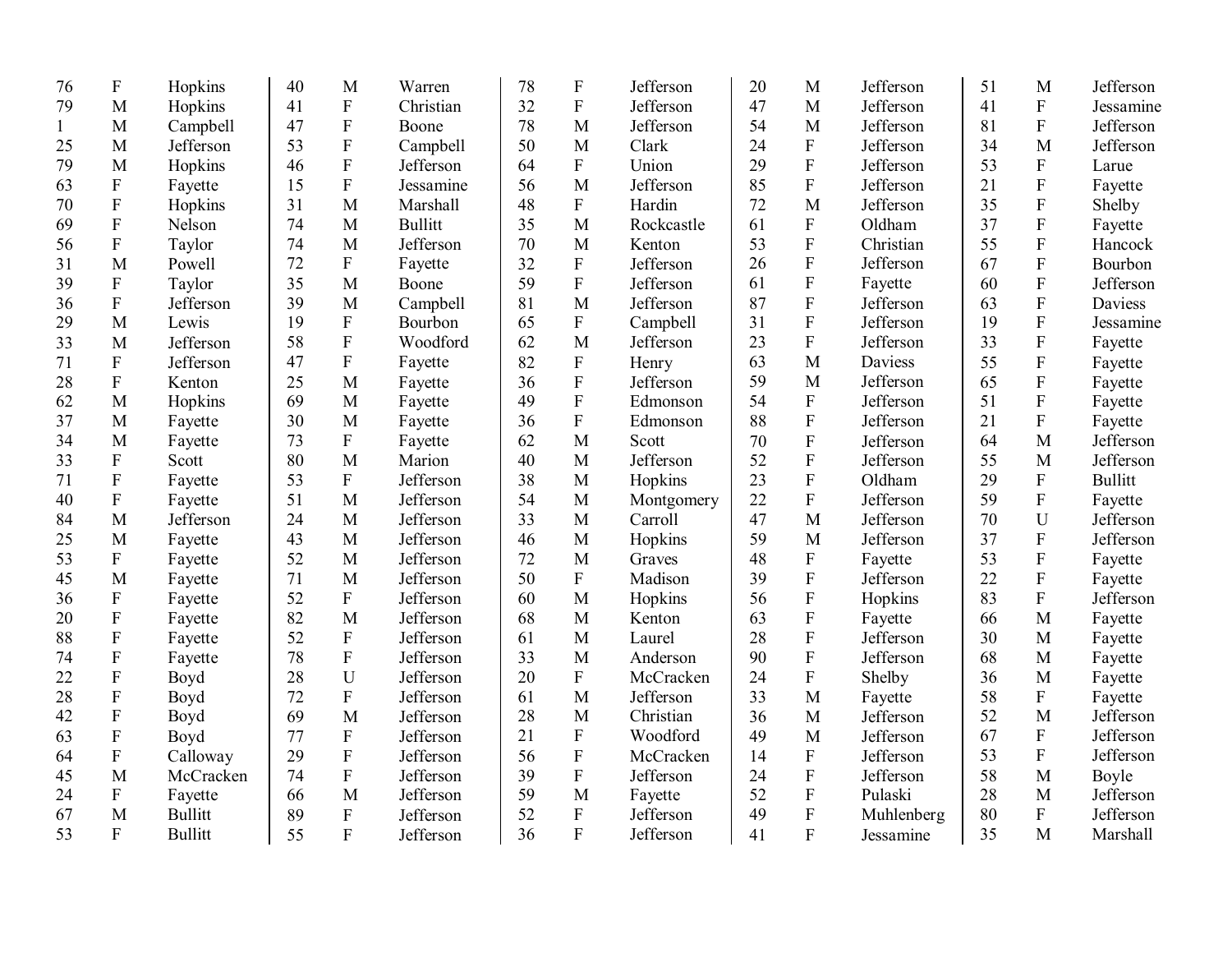| 36 | $\boldsymbol{F}$          | Pulaski     | 35 | $\boldsymbol{\mathrm{F}}$ | Unconfirmed    | 32  | M              | Jefferson      | 59             | M                         | Jefferson  | 76 | M                         | Adair          |
|----|---------------------------|-------------|----|---------------------------|----------------|-----|----------------|----------------|----------------|---------------------------|------------|----|---------------------------|----------------|
| 47 | $\mathbf F$               | McCracken   | 60 | M                         | Unconfirmed    | 24  | M              | Christian      | 55             | ${\bf F}$                 | Jefferson  | 67 | ${\bf F}$                 | Fayette        |
| 31 | $\mathbf{F}$              | Kenton      | 27 | M                         | Jefferson      | 64  | $\overline{F}$ | Nelson         | 52             | M                         | Jefferson  | 63 | ${\bf F}$                 | Fayette        |
| 63 | M                         | Campbell    | 22 | $\rm F$                   | Unconfirmed    | 68  | $\overline{F}$ | Harrison       | 58             | U                         | Jefferson  | 19 | $\mathbf F$               | Fayette        |
| 45 | ${\bf F}$                 | Boone       | 22 | ${\bf F}$                 | Jefferson      | 66  | M              | Jefferson      | 42             | ${\bf F}$                 | Nelson     | 44 | M                         | Allen          |
| 26 | ${\bf F}$                 | Kenton      | 63 | M                         | Unconfirmed    | 37  | M              | Fayette        | 61             | M                         | Jefferson  | 47 | M                         | Anderson       |
| 49 | M                         | McCracken   | 19 | ${\bf F}$                 | Jefferson      | 58  | ${\bf F}$      | Caldwell       | 63             | M                         | Jefferson  | 90 | ${\bf F}$                 | Adair          |
| 56 | ${\bf F}$                 | Jefferson   | 36 | M                         | Unconfirmed    | 102 | ${\bf F}$      | Calloway       | 55             | M                         | Jefferson  | 55 | M                         | Mason          |
| 60 | $\mathbf F$               | Hopkins     | 38 | ${\bf F}$                 | Unconfirmed    | 31  | $\mathbf{F}$   | Mercer         | 50             | M                         | Jefferson  | 19 | $\boldsymbol{\mathrm{F}}$ | Caldwell       |
| 69 | ${\bf F}$                 | Kenton      | 41 | ${\bf F}$                 | Pulaski        | 57  | $\mathbf F$    | Jefferson      | 68             | M                         | Jefferson  | 89 | $\boldsymbol{\mathrm{F}}$ | Kenton         |
| 41 | $\mathbf F$               | Fayette     | 44 | M                         | Oldham         | 74  | M              | <b>Daviess</b> | 71             | $\boldsymbol{\mathrm{F}}$ | Jefferson  | 89 | $\boldsymbol{\mathrm{F}}$ | Kenton         |
| 45 | ${\bf F}$                 | Fayette     | 75 | M                         | Fayette        | 59  | M              | Hopkins        | 59             | ${\bf F}$                 | Crittenden | 41 | M                         | Scott          |
| 28 | M                         | Hopkins     | 70 | ${\bf F}$                 | Unconfirmed    | 56  | ${\bf F}$      | Boyle          | 48             | $\mathbf F$               | Fayette    | 93 | ${\bf F}$                 | Kenton         |
| 76 | $\boldsymbol{\mathrm{F}}$ | Hopkins     | 24 | M                         | Unconfirmed    | 39  | $\rm F$        | Jefferson      | 85             | M                         | Woodford   | 70 | ${\bf F}$                 | Graves         |
| 45 | M                         | Scott       | 37 | M                         | Unconfirmed    | 34  | $\mathbf F$    | Jefferson      | $\overline{4}$ | M                         | Edmonson   | 51 | ${\bf F}$                 | Boyle          |
| 70 | ${\bf F}$                 | Christian   | 32 | ${\bf F}$                 | Unconfirmed    | 60  | M              | Daviess        | 39             | ${\bf F}$                 | Edmonson   | 60 | M                         | Boyle          |
| 50 | ${\bf F}$                 | Fayette     | 41 | M                         | Jefferson      | 61  | M              | Christian      | 20             | M                         | Warren     | 48 | ${\bf F}$                 | Boyle          |
| 94 | ${\bf F}$                 | Lyon        | 23 | ${\bf F}$                 | Jefferson      | 75  | $\mathbf{F}$   | Meade          | 57             | M                         | Bath       | 58 | ${\bf F}$                 | Boyle          |
| 57 | M                         | Hopkins     | 57 | M                         | Muhlenberg     | 67  | M              | Madison        | 33             | M                         | Campbell   | 53 | M                         | <b>Bullitt</b> |
| 47 | $\boldsymbol{F}$          | Henry       | 47 | $\mathbf{F}$              | Jefferson      | 51  | M              | Scott          | 73             | $\overline{F}$            | Clark      | 73 | $\boldsymbol{\mathrm{F}}$ | <b>Bullitt</b> |
| 66 | M                         | Christian   | 33 | M                         | Jefferson      | 61  | $\mathbf{F}$   | Fayette        | 49             | M                         | Kenton     | 61 | $\overline{F}$            | Calloway       |
| 63 | ${\bf F}$                 | Fayette     | 46 | $\mathbf{M}$              | Campbell       | 36  | M              | Jefferson      | 80             | ${\bf F}$                 | Hopkins    | 47 | $\boldsymbol{\mathrm{F}}$ | Carter         |
| 78 | ${\bf F}$                 | Woodford    | 30 | M                         | Christian      | 61  | ${\bf F}$      | <b>Bullitt</b> | 40             | ${\bf F}$                 | Christian  | 66 | M                         | Campbell       |
| 66 | $\boldsymbol{\mathrm{F}}$ | Jefferson   | 36 | ${\bf F}$                 | Unconfirmed    | 41  | M              | McCracken      | 50             | ${\bf F}$                 | Christian  | 86 | ${\bf F}$                 | Christian      |
| 85 | M                         | Jefferson   | 27 | ${\bf F}$                 | Unconfirmed    | 58  | M              | Jefferson      | 77             | M                         | Kenton     | 30 | ${\bf F}$                 | Edmonson       |
| 42 | M                         | Jefferson   | 40 | M                         | Pulaski        | 77  | M              | Jefferson      | 92             | ${\bf F}$                 | Kenton     | 55 | ${\bf F}$                 | Boyd           |
| 35 | ${\bf F}$                 | Adair       | 56 | $\mathbf F$               | Fayette        | 77  | M              | Jefferson      | 88             | ${\bf F}$                 | Jefferson  | 43 | M                         | Boyd           |
| 52 | $\boldsymbol{\mathrm{F}}$ | Logan       | 45 | $\rm F$                   | Fayette        | 51  | M              | McCracken      | 65             | M                         | Fayette    | 52 | M                         | Boyd           |
| 54 | $\mathbf F$               | Kenton      | 59 | M                         | Fayette        | 71  | M              | Jefferson      | 70             | M                         | Fayette    | 59 | $\mathbf{F}$              | Boyd           |
| 60 | $\mathbf F$               | Webster     | 28 | M                         | Pike           | 62  | ${\bf F}$      | Cumberland     | 79             | $\boldsymbol{\mathrm{F}}$ | Christian  | 29 | M                         | Boyd           |
| 47 | ${\bf F}$                 | Hopkins     | 48 | M                         | Warren         | 51  | M              | Montgomery     | 43             | M                         | Perry      | 30 | ${\bf F}$                 | Boyd           |
| 56 | $\overline{\mathrm{F}}$   | Jefferson   | 25 | ${\bf F}$                 | Boone          | 22  | ${\bf F}$      | Menifee        | 75             | ${\bf F}$                 | Christian  | 70 | $\mathbf{M}$              | Greenup        |
| 31 | $\boldsymbol{\mathrm{F}}$ | Unconfirmed | 51 | $\rm F$                   | Fayette        | 73  | $\rm F$        | Jefferson      | 59             | M                         | Christian  | 66 | $\mathbf{M}$              | Boyd           |
| 21 | M                         | Unconfirmed | 32 | M                         | Warren         | 28  | M              | Jefferson      | 88             | ${\bf F}$                 | Kenton     | 86 | ${\bf F}$                 | Madison        |
| 27 | M                         | Jefferson   | 53 | M                         | Warren         | 55  | ${\bf F}$      | Jefferson      | 49             | M                         | Boyd       | 60 | ${\bf F}$                 | Jefferson      |
| 24 | $\boldsymbol{\mathrm{F}}$ | Unconfirmed | 83 | M                         | Campbell       | 48  | M              | Jefferson      | 62             | M                         | Pulaski    | 9  | $\boldsymbol{\mathrm{F}}$ | Russell        |
| 73 | M                         | Unconfirmed | 33 | ${\bf F}$                 | <b>Daviess</b> | 46  | M              | Jefferson      | 38             | M                         | Pendleton  | 29 | ${\bf F}$                 | Johnson        |
| 57 | ${\bf F}$                 | Unconfirmed | 48 | $\mathbf{F}$              | Jefferson      | 57  | M              | Jefferson      | 75             | M                         | Grant      | 88 | F                         | Kenton         |
| 29 | $\mathbf F$               | Unconfirmed | 56 | M                         | Logan          | 50  | M              | Jefferson      | 89             | $\mathbf{F}$              | Kenton     | 60 | $\mathbf{F}$              | Jefferson      |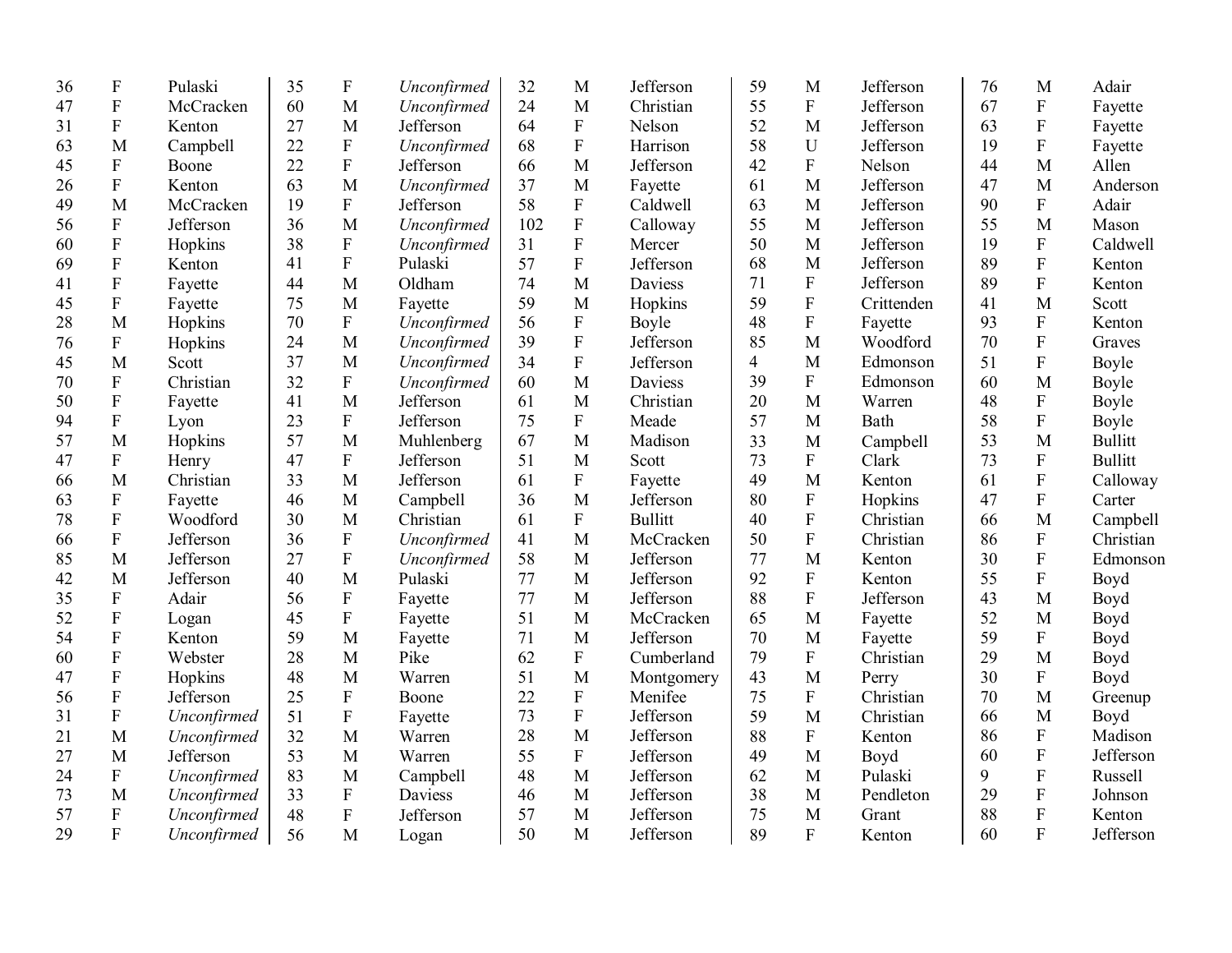| 39 | ${\bf F}$                 | Jefferson   | 33 | M                         | Clark      | 57           | M                         | <b>Bullitt</b> | 49 | M                         | Ohio       | 51 | ${\bf F}$               | Boone      |
|----|---------------------------|-------------|----|---------------------------|------------|--------------|---------------------------|----------------|----|---------------------------|------------|----|-------------------------|------------|
| 47 | M                         | Jefferson   | 32 | $\mathbf U$               | Jefferson  | 63           | ${\bf F}$                 | Jefferson      | 61 | $\mathbf F$               | Christian  | 33 | $\rm F$                 | Jefferson  |
| 56 | M                         | Jefferson   | 70 | $\mathbf{M}$              | Jefferson  | $\mathbf{1}$ | $\boldsymbol{\mathrm{F}}$ | Jefferson      | 18 | $\mathbf{M}$              | Christian  | 40 | $\rm F$                 | Daviess    |
| 56 | ${\bf F}$                 | Jefferson   | 64 | $\mathbf U$               | Jefferson  | 65           | ${\bf F}$                 | Jefferson      | 39 | M                         | Franklin   | 34 | M                       | Daviess    |
| 43 | $\overline{F}$            | Unconfirmed | 22 | M                         | Scott      | 60           | M                         | Jefferson      | 61 | $\mathbf F$               | Christian  | 33 | $\mathbf F$             | McCracken  |
| 53 | M                         | Jefferson   | 55 | ${\bf F}$                 | Oldham     | 63           | ${\bf F}$                 | Jefferson      | 50 | $\mathbf F$               | Mercer     | 36 | $\overline{F}$          | Jefferson  |
| 93 | M                         | Unconfirmed | 32 | ${\bf F}$                 | Fayette    | 70           | ${\bf F}$                 | Jefferson      | 79 | M                         | Perry      | 34 | M                       | Jefferson  |
| 90 | ${\bf F}$                 | Unconfirmed | 23 | M                         | Montgomery | 84           | ${\bf F}$                 | Jefferson      | 55 | M                         | Warren     | 74 | ${\bf F}$               | McCracken  |
| 66 | ${\bf F}$                 | Unconfirmed | 37 | M                         | Jessamine  | 74           | M                         | Jefferson      | 37 | $\mathbf F$               | Perry      | 19 | M                       | Warren     |
| 86 | M                         | Jefferson   | 56 | ${\bf F}$                 | Daviess    | 57           | ${\bf F}$                 | Shelby         | 51 | $\overline{F}$            | Clinton    | 48 | $\mathbf{F}$            | Warren     |
| 29 | M                         | Unconfirmed | 83 | M                         | Jefferson  | 41           | ${\bf F}$                 | Jefferson      | 74 | M                         | Wayne      | 47 | $\overline{F}$          | Warren     |
| 67 | U                         | Unconfirmed | 20 | $\mathbf F$               | Caldwell   | 80           | ${\bf F}$                 | Shelby         | 77 | ${\bf F}$                 | Simpson    | 57 | M                       | Jessamine  |
| 84 | U                         | Unconfirmed | 86 | $\mathbf F$               | Lyon       | 8            | $\overline{F}$            | Jefferson      | 38 | ${\bf F}$                 | Simpson    | 50 | M                       | Pendleton  |
| 63 | $\mathbf U$               | Unconfirmed | 47 | $\boldsymbol{\mathrm{F}}$ | Marion     | 50           | $\mathbf F$               | Jefferson      | 48 | M                         | Simpson    | 69 | $\overline{F}$          | Mercer     |
| 81 | M                         | Unconfirmed | 37 | ${\bf F}$                 | Hardin     | 60           | M                         | Jefferson      | 69 | ${\bf F}$                 | Simpson    | 21 | M                       | Scott      |
| 53 | ${\bf F}$                 | Unconfirmed | 16 | ${\bf F}$                 | Meade      | 60           | $\boldsymbol{\mathrm{F}}$ | Jefferson      | 32 | $\overline{F}$            | Simpson    | 60 | $\mathbf{F}$            | Scott      |
| 46 | M                         | Unconfirmed | 26 | ${\bf F}$                 | Washington | 34           | M                         | Jefferson      | 53 | $\overline{F}$            | Hopkins    | 59 | M                       | Marshall   |
| 58 | $\mathbf F$               | Unconfirmed | 46 | $\boldsymbol{\mathrm{F}}$ | Hardin     | 20           | M                         | Jefferson      | 54 | ${\bf F}$                 | Hopkins    | 75 | M                       | McCracken  |
| 78 | M                         | Jefferson   | 72 | M                         | Marion     | 52           | ${\bf F}$                 | Jefferson      | 48 | $\overline{F}$            | Hopkins    | 41 | $\mathbf{F}$            | Jefferson  |
| 71 | ${\bf F}$                 | Jefferson   | 36 | ${\bf F}$                 | Lewis      | 41           | M                         | Jefferson      | 53 | $\overline{M}$            | Hopkins    | 81 | M                       | Boone      |
| 57 | M                         | Jefferson   | 21 | ${\bf F}$                 | Henderson  | 42           | M                         | Jefferson      | 32 | $\mathbf F$               | Hopkins    | 82 | ${\bf F}$               | Marshall   |
| 44 | ${\bf F}$                 | Jefferson   | 77 | ${\bf F}$                 | Henderson  | 75           | M                         | Jefferson      | 75 | M                         | Jefferson  | 50 | $\rm F$                 | Oldham     |
| 69 | $\overline{F}$            | Jefferson   | 76 | M                         | Lyon       | 50           | M                         | Jefferson      | 40 | $\mathbf F$               | Fayette    | 50 | ${\bf F}$               | Montgomery |
| 48 | M                         | Jefferson   | 19 | ${\bf F}$                 | Fayette    | 59           | ${\bf F}$                 | Jefferson      | 74 | ${\bf F}$                 | Hopkins    | 65 | $\mathbf M$             | Crittenden |
| 69 | M                         | Jefferson   | 36 | $\boldsymbol{\mathrm{F}}$ | Daviess    | 72           | M                         | Jefferson      | 22 | $\overline{\mathrm{F}}$   | Christian  | 49 | $\mathbf M$             | Kenton     |
| 48 | M                         | Jefferson   | 57 | ${\bf F}$                 | Daviess    | 42           | M                         | Jefferson      | 71 | M                         | Christian  | 86 | M                       | Christian  |
| 61 | M                         | Jefferson   | 61 | M                         | Jefferson  | 48           | $\boldsymbol{\mathrm{F}}$ | Jefferson      | 63 | $\boldsymbol{\mathrm{F}}$ | Christian  | 62 | $\mathbf{M}$            | Muhlenberg |
| 63 | M                         | Jefferson   | 21 | M                         | Kenton     | 43           | ${\bf F}$                 | Unconfirmed    | 61 | M                         | Christian  | 43 | M                       | Muhlenberg |
| 71 | $\mathbf{F}$              | Jefferson   | 80 | $\mathbf F$               | Jefferson  | 67           | M                         | Unconfirmed    | 21 | $\boldsymbol{\mathrm{F}}$ | Christian  | 51 | $\overline{F}$          | Jefferson  |
| 30 | ${\bf F}$                 | Franklin    | 39 | $\boldsymbol{\mathrm{F}}$ | Woodford   | 62           | $\boldsymbol{\mathrm{F}}$ | Jefferson      | 45 | M                         | Christian  | 63 | $\overline{\mathrm{F}}$ | Shelby     |
| 65 | M                         | Franklin    | 63 | M                         | Webster    | 76           | ${\bf F}$                 | Jefferson      | 37 | $\boldsymbol{\mathrm{F}}$ | Christian  | 66 | $\mathbf M$             | Jefferson  |
| 27 | $\boldsymbol{\mathrm{F}}$ | Greenup     | 48 | M                         | Jefferson  | 64           | M                         | Jefferson      | 85 | $\overline{F}$            | McLean     | 29 | M                       | Muhlenberg |
| 34 | M                         | Henderson   | 34 | ${\bf F}$                 | Jefferson  | 30           | $\boldsymbol{\mathrm{F}}$ | Jefferson      | 53 | M                         | Muhlenberg | 54 | $\mathbf F$             | Christian  |
| 30 | $\boldsymbol{\mathrm{F}}$ | Henderson   | 47 | M                         | Jefferson  | 53           | ${\bf F}$                 | Jefferson      | 74 | M                         | Fayette    | 32 | $\rm F$                 | Muhlenberg |
| 69 | M                         | Larue       | 66 | M                         | Jefferson  | 59           | M                         | Jefferson      | 50 | ${\bf F}$                 | Rockcastle | 54 | $\rm F$                 | Fayette    |
| 48 | $\mathbf U$               | Jefferson   | 10 | ${\bf F}$                 | Jefferson  | 37           | $\boldsymbol{\mathrm{F}}$ | Jefferson      | 76 | $\rm F$                   | Leslie     | 54 | $\overline{F}$          | Rockcastle |
| 37 | U                         | Jefferson   | 21 | M                         | Jefferson  | 58           | $\mathbf U$               | Jefferson      | 59 | $\mathbf F$               | Pulaski    | 54 | ${\bf F}$               | Oldham     |
| 37 | $\mathbf U$               | Jefferson   | 39 | M                         | Jefferson  | 55           | M                         | Jefferson      | 54 | M                         | Harrison   | 39 | $\mathbf{M}$            | Marshall   |
| 72 | U                         | Jefferson   | 39 | $\overline{F}$            | Jefferson  | 32           | $\overline{F}$            | Jefferson      | 44 | M                         | Jefferson  | 73 | M                       | Rockcastle |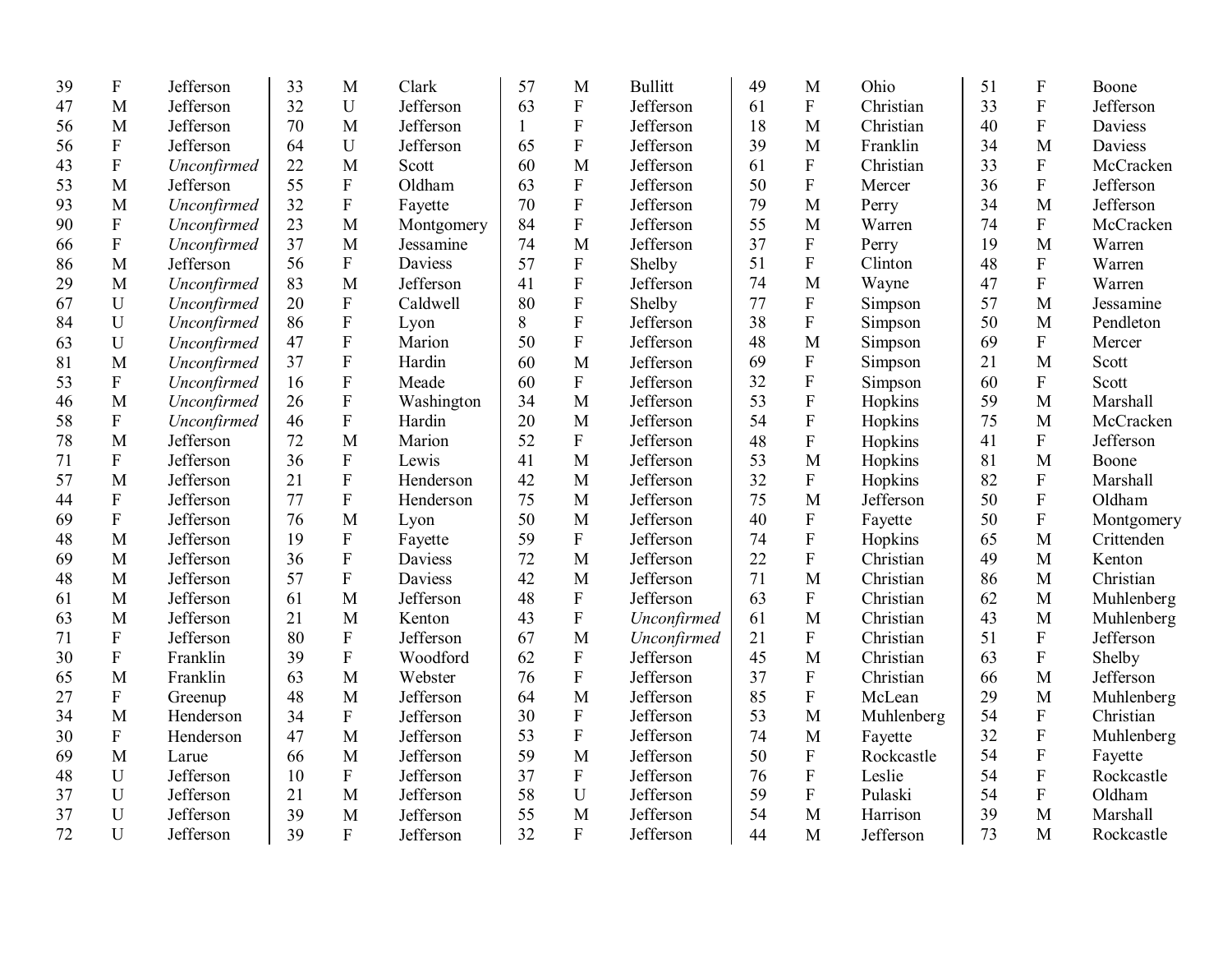| 30 | M                         | Madison    | 49 | M              | Boyle        | 46 | $\boldsymbol{\mathrm{F}}$ | Jefferson   | 93 | $\mathbf F$    | Jefferson      | 68 | ${\bf F}$                 | Boyd          |
|----|---------------------------|------------|----|----------------|--------------|----|---------------------------|-------------|----|----------------|----------------|----|---------------------------|---------------|
| 21 | ${\bf F}$                 | Muhlenberg | 54 | ${\bf F}$      | Boyle        | 33 | F                         | Spencer     | 93 | $\overline{F}$ | Unconfirmed    | 82 | ${\bf F}$                 | Allen         |
| 53 | ${\bf F}$                 | Franklin   | 41 | ${\bf F}$      | Breckinridge | 24 | ${\bf F}$                 | Jefferson   |    | M              | Jefferson      | 35 | M                         | Campbell      |
| 56 | ${\bf F}$                 | Hopkins    | 33 | ${\bf F}$      | Shelby       | 99 | ${\bf F}$                 | Jefferson   | 27 | $\mathbf F$    | <b>Bullitt</b> | 22 | ${\bf F}$                 | Kenton        |
| 49 | ${\bf F}$                 | Jefferson  | 33 | $\mathbf{F}$   | Nelson       | 41 | ${\bf F}$                 | Unconfirmed | 31 | ${\bf F}$      | <b>Bullitt</b> | 50 | M                         | Campbell      |
| 18 | M                         | Jefferson  | 47 | $\overline{F}$ | Jefferson    | 84 | ${\bf F}$                 | Jefferson   | 73 | ${\bf F}$      | Jefferson      | 30 | M                         | Boyd          |
| 84 | ${\bf F}$                 | Jefferson  | 51 | $\mathbf F$    | Jefferson    | 63 | M                         | Jefferson   | 49 | M              | Jefferson      | 41 | M                         | Unconfirmed   |
| 37 | ${\bf F}$                 | Jefferson  | 28 | M              | Jefferson    | 50 | $\mathbf F$               | Unconfirmed | 59 | $\overline{F}$ | Jefferson      | 48 | ${\bf F}$                 | Unconfirmed   |
| 76 | M                         | Hopkins    | 59 | ${\bf F}$      | Jefferson    | 65 | M                         | Unconfirmed | 68 | $\overline{F}$ | Jefferson      | 69 | M                         | Fayette       |
| 50 | M                         | Jefferson  | 72 | M              | Jefferson    | 72 | $\boldsymbol{\mathrm{F}}$ | Unconfirmed | 72 | M              | Jefferson      | 49 | M                         | Letcher       |
| 48 | ${\bf F}$                 | Jefferson  | 73 | M              | Jefferson    | 48 | M                         | Unconfirmed | 60 | M              | Caldwell       | 36 | M                         | Hopkins       |
| 6  | M                         | Jefferson  | 72 | ${\bf F}$      | Jefferson    | 63 | M                         | Unconfirmed | 78 | M              | Calloway       | 39 | M                         | Jefferson     |
| 29 | ${\bf F}$                 | Jefferson  | 63 | M              | Jefferson    | 63 | ${\bf F}$                 | Unconfirmed | 71 | ${\bf F}$      | Calloway       | 42 | M                         | Unconfirmed   |
| 18 | $\boldsymbol{\mathrm{F}}$ | Jefferson  | 28 | ${\bf F}$      | Jefferson    | 73 | M                         | Unconfirmed | 76 | M              | <b>Daviess</b> | 18 | M                         | Jefferson     |
| 43 | $\overline{F}$            | Jefferson  | 57 | M              | Jefferson    | 38 | ${\bf F}$                 | Unconfirmed | 53 | M              | Daviess        | 86 | M                         | Lyon          |
| 25 | M                         | Jefferson  | 48 | ${\bf F}$      | Jefferson    | 66 | ${\bf F}$                 | Unconfirmed | 19 | $\rm F$        | Warren         | 66 | M                         | Fayette       |
| 28 | M                         | Todd       | 52 | $\mathbf{F}$   | Jefferson    | 90 | ${\bf F}$                 | Jefferson   | 62 | ${\bf F}$      | Unconfirmed    | 22 | M                         | Fayette       |
| 50 | ${\bf F}$                 | Todd       | 62 | M              | Jefferson    | 91 | F                         | Jefferson   | 54 | M              | Unconfirmed    | 33 | M                         | Fayette       |
| 34 | $\boldsymbol{\mathrm{F}}$ | Barren     | 46 | ${\bf F}$      | Jefferson    | 68 | ${\bf F}$                 | Unconfirmed | 56 | M              | Muhlenberg     | 72 | $\boldsymbol{\mathrm{F}}$ | Lyon          |
| 48 | $\boldsymbol{\mathrm{F}}$ | Boone      | 32 | $\overline{F}$ | Jefferson    | 92 | M                         | Jefferson   | 36 | M              | Muhlenberg     | 83 | $\mathbf F$               | Adair         |
| 59 | ${\bf F}$                 | Boone      | 61 | ${\bf F}$      | Jefferson    | 92 | $\boldsymbol{\mathrm{F}}$ | Unconfirmed | 25 | M              | Muhlenberg     | 45 | $\mathbf F$               | Adair         |
| 40 | M                         | Boone      | 37 | M              | Jefferson    | 57 | M                         | Unconfirmed | 37 | $\mathbf{M}$   | Muhlenberg     | 33 | M                         | McCreary      |
| 70 | M                         | Boone      | 86 | M              | Jefferson    | 61 | ${\bf F}$                 | Unconfirmed | 32 | M              | Muhlenberg     | 74 | M                         | <b>Butler</b> |
| 52 | M                         | Boone      | 92 | ${\bf F}$      | Nelson       | 24 | F                         | Unconfirmed | 40 | M              | Muhlenberg     | 85 | ${\bf F}$                 | Kenton        |
| 20 | M                         | Boone      | 42 | M              | Jefferson    | 41 | M                         | Unconfirmed | 78 | M              | Jefferson      | 30 | ${\bf F}$                 | Hart          |
| 39 | M                         | Boone      | 39 | M              | Jefferson    | 20 | $\mathbf U$               | Unconfirmed | 56 | M              | Montgomery     | 29 | M                         | Muhlenberg    |
| 65 | M                         | Boone      | 56 | M              | Jefferson    | 42 | F                         | Unconfirmed | 44 | ${\bf F}$      | Russell        | 79 | M                         | Jackson       |
| 40 | M                         | Boone      | 32 | $\overline{F}$ | Jefferson    | 59 | F                         | Unconfirmed | 67 | M              | Calloway       | 85 | $\overline{F}$            | Jackson       |
| 29 | M                         | Boyd       | 68 | M              | Jefferson    | 31 | ${\bf F}$                 | Jefferson   | 51 | ${\bf F}$      | Monroe         | 85 | M                         | Jackson       |
| 37 | $\boldsymbol{\mathrm{F}}$ | Boyd       | 62 | ${\bf F}$      | Jefferson    | 32 | F                         | Jefferson   | 51 | ${\bf F}$      | Monroe         | 78 | ${\bf F}$                 | Daviess       |
| 24 | M                         | Campbell   | 36 | $\mathbf U$    | Jefferson    | 55 | M                         | Jefferson   | 50 | M              | Daviess        | 32 | $\overline{F}$            | Jefferson     |
| 91 | ${\bf F}$                 | Kenton     | 17 | $\rm F$        | Jefferson    | 28 | U                         | Unconfirmed | 54 | M              | Pulaski        | 65 | $\mathbf U$               | Kenton        |
| 91 | ${\bf F}$                 | Kenton     | 57 | ${\bf F}$      | Jefferson    | 64 | M                         | Unconfirmed | 61 | ${\bf F}$      | Ohio           | 66 | $\mathbf U$               | Christian     |
| 96 | M                         | Boyd       | 71 | $\mathbf U$    | Jefferson    | 59 | M                         | Unconfirmed | 38 | M              | Marshall       | 28 | U                         | Christian     |
| 55 | M                         | Laurel     | 73 | M              | Jefferson    | 51 | ${\bf F}$                 | Unconfirmed | 64 | M              | Fayette        | 42 | ${\bf U}$                 | Christian     |
| 60 | M                         | Jefferson  | 76 | M              | Jefferson    | 54 | M                         | Unconfirmed | 49 | M              | Christian      |    | ${\bf U}$                 | Jefferson     |
| 7  | ${\bf F}$                 | Green      | 68 | M              | Jefferson    | 40 | U                         | Unconfirmed | 59 | ${\bf F}$      | Harrison       |    | U                         | Jessamine     |
| 61 | ${\bf F}$                 | Franklin   | 54 | ${\bf F}$      | Jefferson    | 76 | M                         | Unconfirmed | 57 | M              | Fayette        |    | $\mathbf U$               | Hopkins       |
| 38 | M                         | Graves     | 73 | M              | Jefferson    | 89 | $\mathbf F$               | Unconfirmed | 32 | M              | Hopkins        | 55 | $\mathbf U$               | Christian     |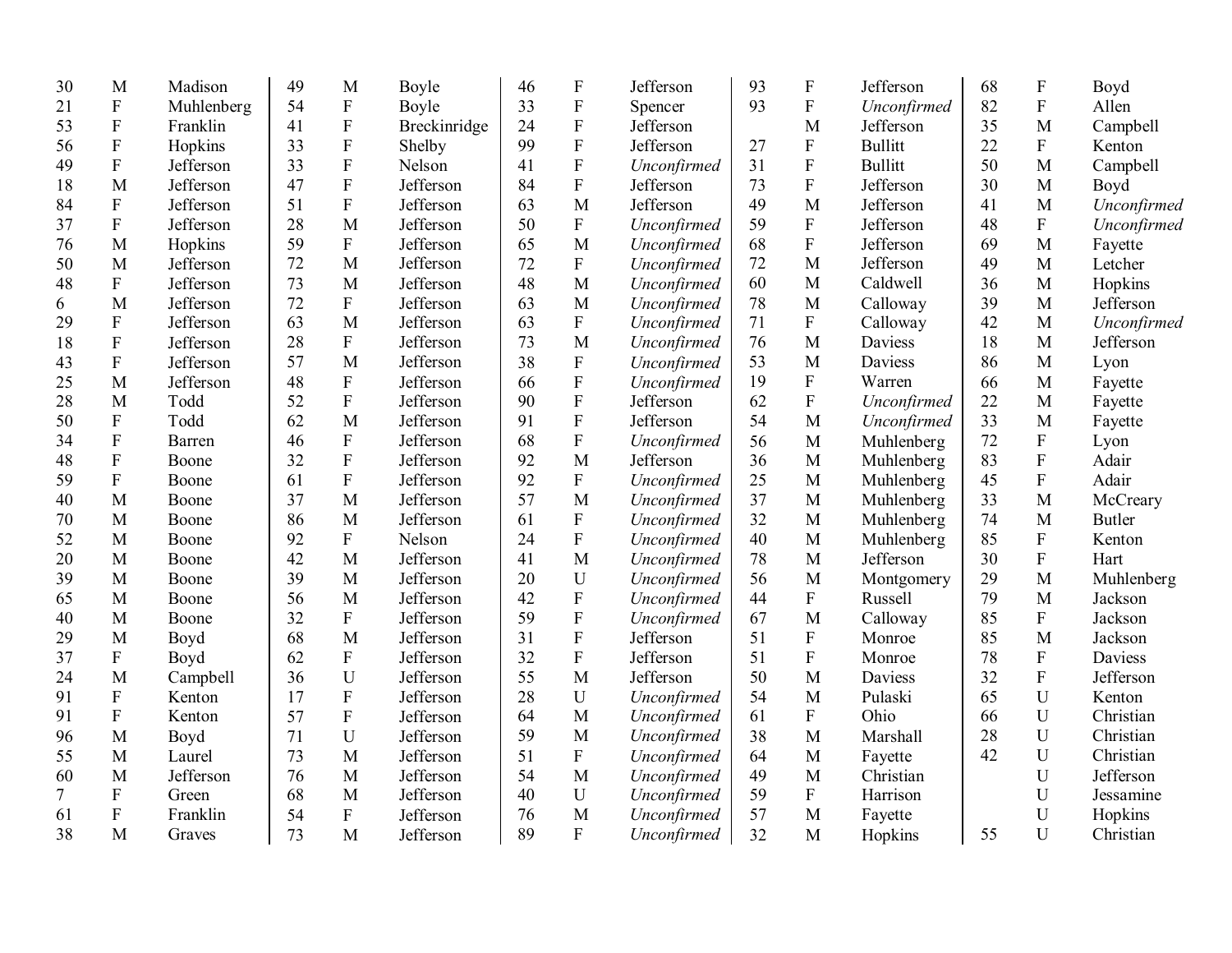| 39 | U           | Laurel     |    | $\mathbf U$               | Fayette        | 38 | $\mathbf U$               | Graves      | 51 | ${\bf F}$                 | Kenton         | 49 | M                         | Hopkins     |
|----|-------------|------------|----|---------------------------|----------------|----|---------------------------|-------------|----|---------------------------|----------------|----|---------------------------|-------------|
|    | U           | Hopkins    |    | U                         | <b>Daviess</b> | 62 | $\mathbf U$               | Campbell    | 36 | ${\bf F}$                 | Boone          | 62 | M                         | Hopkins     |
| 39 | $\mathbf U$ | Christian  |    | U                         | Daviess        | 42 | ${\bf F}$                 | Shelby      | 27 | $\boldsymbol{\mathrm{F}}$ | <b>Bullitt</b> | 41 | ${\bf F}$                 | Hopkins     |
|    | U           | Mason      |    | U                         | Daviess        | 66 | $\mathbf U$               | Kenton      | 41 | $\boldsymbol{\mathrm{F}}$ | Ohio           | 64 | M                         | Caldwell    |
|    | U           | Scott      |    | U                         | Daviess        | 46 | U                         | Kenton      | 43 | ${\bf F}$                 | Unconfirmed    | 64 | M                         | Pulaski     |
| 55 | U           | McCracken  |    | U                         | Daviess        | 89 | U                         | Campbell    | 65 | ${\bf F}$                 | Unconfirmed    | 44 | M                         | Christian   |
|    | U           | Fayette    |    | U                         | Daviess        | 77 | U                         | Campbell    | 58 | ${\bf F}$                 | Hancock        | 76 | M                         | Christian   |
|    | U           | Campbell   |    | U                         | Daviess        | 76 | U                         | Campbell    | 58 | $\overline{F}$            | Marshall       | 19 | ${\bf F}$                 | Lyon        |
|    | U           | Christian  |    | ${\bf U}$                 | Jessamine      | 74 | U                         | Campbell    | 42 | $\overline{F}$            | McCracken      | 64 | $\mathbf{M}$              | Powell      |
|    | U           | Fayette    | 68 | ${\bf U}$                 | Kenton         | 76 | $\mathbf U$               | Grant       | 84 | $\rm F$                   | Adair          | 37 | ${\bf F}$                 | Hopkins     |
| 30 | $\mathbf U$ | Kenton     |    | $\mathbf U$               | Warren         | 62 | U                         | Kenton      | 70 | ${\bf F}$                 | Ballard        | 23 | ${\bf F}$                 | McCracken   |
|    | U           | Daviess    | 31 | ${\bf U}$                 | Taylor         |    | $\mathbf U$               | Jefferson   | 67 | M                         | Hopkins        | 65 | M                         | Hopkins     |
|    | U           | Daviess    | 36 | U                         | Pulaski        |    | U                         | Campbell    | 49 | M                         | Hopkins        | 68 | M                         | Trimble     |
|    | U           | Daviess    | 65 | U                         | Pulaski        |    | U                         | Kenton      | 79 | M                         | Hopkins        | 34 | ${\bf F}$                 | Unconfirmed |
| 58 | U           | Clark      | 41 | $\mathbf U$               | Pulaski        | 46 | ${\bf F}$                 | Henry       | 71 | $\rm F$                   | Muhlenberg     | 53 | ${\bf F}$                 | Fayette     |
|    | U           | Kenton     | 54 | $\mathbf U$               | Pulaski        |    | U                         | Jefferson   | 47 | ${\bf F}$                 | Woodford       | 35 | ${\bf F}$                 | Fayette     |
| 34 | M           | Shelby     | 48 | ${\bf U}$                 | Henderson      | 63 | ${\bf F}$                 | Nelson      | 21 | M                         | Whitley        | 61 | $\boldsymbol{\mathrm{F}}$ | Fayette     |
| 61 | $\mathbf U$ | Madison    | 35 | $\mathbf U$               | Pulaski        |    | U                         | Campbell    | 25 | ${\bf F}$                 | Campbell       | 64 | M                         | Fayette     |
|    | U           | Daviess    | 48 | U                         | Union          | 19 | M                         | Hardin      | 55 | $\mathbf F$               | Oldham         | 57 | ${\bf F}$                 | Fayette     |
|    | $\mathbf U$ | Daviess    | 31 | U                         | Pulaski        |    | U                         | Jefferson   | 39 | $\mathbf{F}$              | Henderson      | 44 | $\mathbf F$               | Jefferson   |
| 40 | U           | Pulaski    | 43 | U                         | Fayette        |    | U                         | Unconfirmed | 48 | M                         | Hardin         | 52 | M                         | Jefferson   |
| 43 | $\mathbf U$ | Russell    | 22 | ${\bf U}$                 | Warren         | 47 | ${\bf U}$                 | McCracken   | 66 | ${\bf F}$                 | Harrison       | 34 | M                         | Fayette     |
|    | $\mathbf U$ | Daviess    |    | $\mathbf U$               | Kenton         | 55 | $\mathbf{M}$              | Unconfirmed | 49 | $\rm F$                   | Fayette        | 62 | $\boldsymbol{\mathrm{F}}$ | Unconfirmed |
|    | $\mathbf U$ | Daviess    |    | $\mathbf U$               | Crittenden     | 67 | M                         | Jefferson   | 76 | ${\bf F}$                 | Kenton         | 49 | ${\bf F}$                 | Clark       |
| 40 | $\mathbf U$ | Christian  |    | $\mathbf U$               | Hopkins        | 62 | M                         | Kenton      | 48 | ${\bf F}$                 | Russell        | 73 | M                         | Fayette     |
| 37 | U           | Pulaski    |    | U                         | Hopkins        | 40 | M                         | Campbell    | 56 | ${\bf F}$                 | Muhlenberg     | 63 | M                         | Fayette     |
|    | U           | Hopkins    |    | $\mathbf U$               | Kenton         | 65 | ${\bf F}$                 | Christian   | 80 | $\mathbf F$               | <b>Daviess</b> | 23 | M                         | Fayette     |
|    | U           | Hopkins    |    | $\mathbf U$               | Laurel         | 81 | ${\bf F}$                 | Muhlenberg  | 81 | M                         | Daviess        | 49 | M                         | Fayette     |
|    | U           | McLean     |    | $\mathbf U$               | Campbell       | 57 | M                         | Muhlenberg  | 73 | M                         | Marion         | 21 | ${\bf F}$                 | Henderson   |
|    | $\mathbf U$ | Jefferson  |    | $\mathbf U$               | Fayette        | 50 | ${\bf F}$                 | Oldham      | 71 | $\boldsymbol{\mathrm{F}}$ | Todd           | 26 | ${\bf F}$                 | Spencer     |
| 62 | $\mathbf U$ | Christian  |    | $\mathbf U$               | Unconfirmed    | 44 | ${\bf F}$                 | Christian   | 34 | M                         | Campbell       | 64 | M                         | Hardin      |
| 60 | U           | Pulaski    |    | $\mathbf U$               | Jefferson      | 46 | $\rm F$                   | Kenton      | 64 | M                         | Kenton         | 58 | ${\bf F}$                 | Kenton      |
| 41 | U           | Ohio       |    | $\mathbf U$               | Jefferson      | 50 | M                         | Boone       | 61 | M                         | Kenton         | 27 | ${\bf F}$                 | McLean      |
| 20 | U           | Rockcastle |    | $\mathbf U$               | Jefferson      | 50 | ${\bf F}$                 | Fayette     | 67 | M                         | Pulaski        | 58 | ${\bf F}$                 | Muhlenberg  |
| 35 | U           | Daviess    |    | $\mathbf U$               | Daviess        | 52 | ${\bf F}$                 | Fayette     | 72 | M                         | Hardin         | 44 | $\rm F$                   | Muhlenberg  |
|    | $\mathbf U$ | Hopkins    | 7  | $\ensuremath{\mathrm{U}}$ | Rockcastle     | 88 | $\boldsymbol{\mathrm{F}}$ | Marshall    | 24 | $\boldsymbol{\mathrm{F}}$ | Pendleton      | 56 | $\boldsymbol{\mathrm{F}}$ | Lyon        |
|    | U           | Jefferson  | 31 | $\mathbf U$               | Logan          | 34 | M                         | Unconfirmed | 22 | $\mathbf F$               | Fayette        | 34 | ${\bf F}$                 | Shelby      |
| 20 | $\mathbf U$ | Campbell   |    | $\mathbf U$               | Fayette        | 62 | M                         | Unconfirmed | 21 | ${\bf F}$                 | Fayette        | 58 | M                         | Shelby      |
|    | U           | Franklin   | 47 | U                         | Campbell       | 60 | M                         | Daviess     | 95 | M                         | Washington     | 70 | $\mathbf{F}$              | Jessamine   |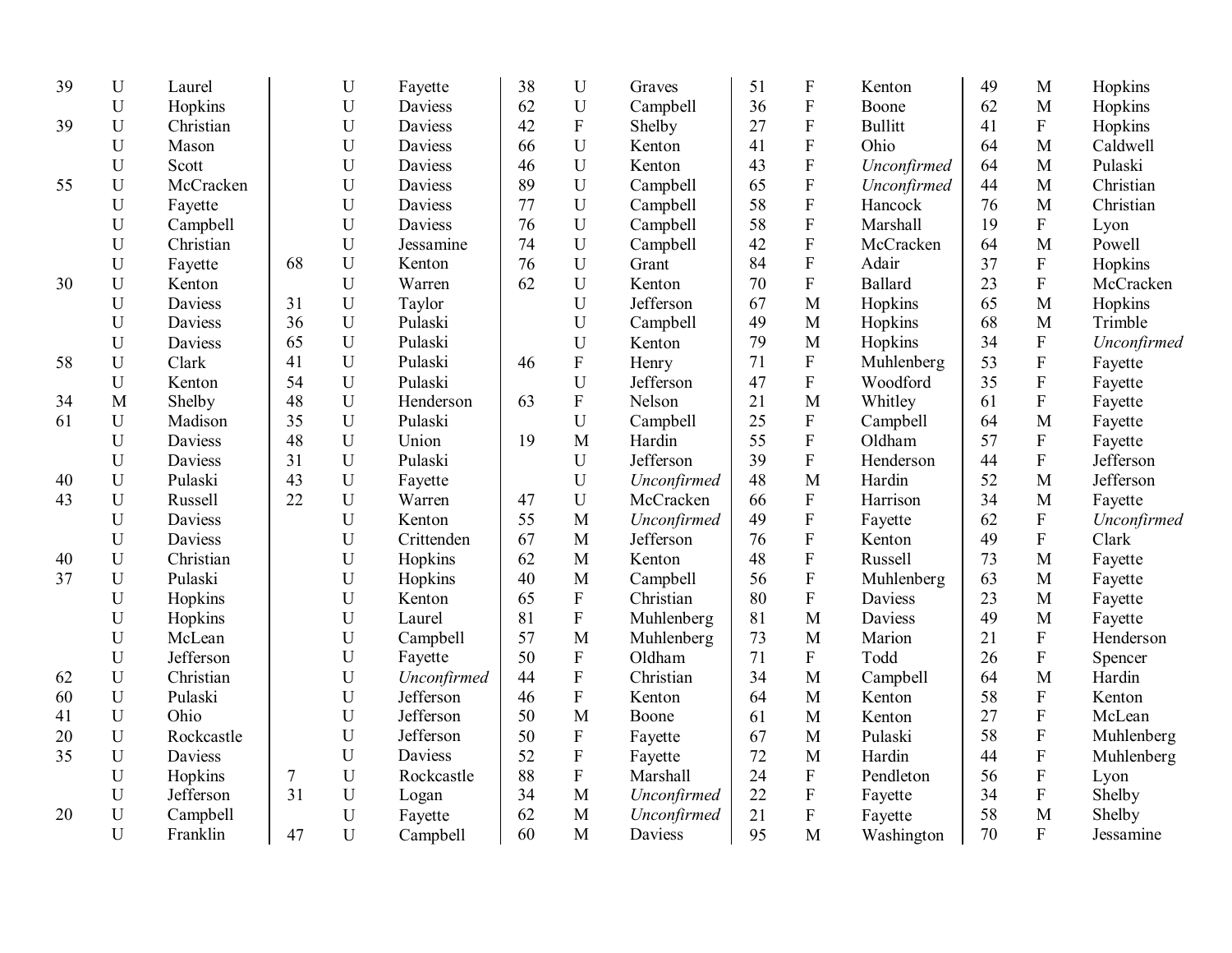| 23             | M                         | Fayette       | 58 | $\boldsymbol{\mathrm{F}}$ | Fayette   | 51 | M            | Jefferson      | 28 | F              | Jefferson   | 82 | M                         | Adair          |
|----------------|---------------------------|---------------|----|---------------------------|-----------|----|--------------|----------------|----|----------------|-------------|----|---------------------------|----------------|
| 5              | $\mathbf F$               | Todd          | 40 | M                         | Fayette   | 72 | M            | Jefferson      | 69 | M              | Jefferson   | 19 | $\mathbf F$               | <b>Daviess</b> |
| 74             | M                         | Hopkins       | 68 | ${\bf F}$                 | Fayette   | 60 | $\mathbf{F}$ | Jefferson      | 52 | $\overline{F}$ | Jefferson   | 25 | M                         | Spencer        |
| 68             | M                         | Jefferson     | 74 | $\overline{F}$            | Fayette   | 46 | M            | Jefferson      | 59 | M              | Jefferson   | 53 | ${\bf F}$                 | Hopkins        |
| 52             | ${\bf F}$                 | Butler        | 24 | ${\bf F}$                 | Fayette   | 19 | ${\bf F}$    | Jefferson      | 84 | $\mathbf F$    | Jefferson   | 49 | $\mathbf F$               | Woodford       |
| 83             | $\boldsymbol{F}$          | <b>Butler</b> | 51 | M                         | Fayette   | 37 | ${\bf F}$    | Jefferson      | 68 | $\mathbf F$    | Jefferson   | 68 | M                         | Marion         |
| 91             | $\boldsymbol{\mathrm{F}}$ | <b>Butler</b> | 32 | M                         | Fayette   | 20 | ${\bf F}$    | Jefferson      | 89 | $\mathbf F$    | Jefferson   | 70 | M                         | Boyd           |
| 43             | M                         | Fayette       | 58 | ${\bf F}$                 | Fayette   | 28 | ${\bf F}$    | Jefferson      | 41 | $\overline{F}$ | Jefferson   | 38 | M                         | Madison        |
| 44             | M                         | Muhlenberg    | 52 | $\overline{F}$            | Fayette   | 46 | M            | Jefferson      | 31 | ${\bf F}$      | Jefferson   | 57 | M                         | Grant          |
| 74             | M                         | Hopkins       | 20 | M                         | Fayette   | 34 | ${\bf F}$    | Jefferson      | 58 | M              | Jefferson   | 33 | $\mathbf F$               | Scott          |
| 83             | $\mathbf F$               | Kenton        | 44 | ${\bf F}$                 | Fayette   | 47 | M            | Jefferson      | 60 | M              | Jefferson   | 62 | $\boldsymbol{\mathrm{F}}$ | Marion         |
| $\overline{2}$ | M                         | Hopkins       | 61 | $\rm F$                   | Jefferson | 73 | ${\bf F}$    | Jefferson      | 48 | ${\bf F}$      | Jefferson   | 45 | M                         | Webster        |
| 72             | ${\bf F}$                 | Hopkins       | 32 | M                         | Jefferson | 39 | ${\bf F}$    | Jefferson      | 49 | ${\bf F}$      | Jefferson   | 40 | ${\bf F}$                 | Mercer         |
| 31             | ${\bf F}$                 | Hopkins       | 68 | M                         | Jefferson | 69 | M            | Jefferson      | 70 | ${\bf F}$      | Jefferson   | 55 | $\overline{F}$            | Christian      |
| 62             | ${\bf F}$                 | Hopkins       | 24 | ${\bf F}$                 | Jefferson | 68 | ${\bf F}$    | Jefferson      | 70 | M              | Jefferson   | 53 | $\mathbf F$               | Hopkins        |
| 74             | M                         | Hopkins       | 24 | ${\bf F}$                 | Jefferson | 48 | M            | Jefferson      | 69 | M              | Jefferson   | 35 | $\boldsymbol{\mathrm{F}}$ | Jessamine      |
| 59             | M                         | Henderson     | 56 | $\mathbf F$               | Jefferson | 49 | $\mathbf{F}$ | Jefferson      | 68 | M              | Jefferson   | 38 | $\overline{F}$            | Jackson        |
| 60             | $\boldsymbol{F}$          | Hopkins       | 88 | M                         | Jefferson | 55 | M            | Jefferson      | 52 | $\mathbf F$    | Jefferson   | 27 | $\overline{F}$            | <b>Bullitt</b> |
| 61             | ${\bf F}$                 | Hopkins       | 66 | M                         | Jefferson | 63 | ${\bf F}$    | Jefferson      | 68 | M              | Campbell    | 59 | $\boldsymbol{\mathrm{F}}$ | Christian      |
| 27             | $\overline{F}$            | Jefferson     | 31 | M                         | Jefferson | 47 | M            | Jefferson      | 70 | $\mathbf{F}$   | Unconfirmed |    | $\mathbf U$               | Morgan         |
| 51             | M                         | Jefferson     | 53 | $\overline{F}$            | Jefferson | 74 | M            | Jefferson      | 47 | $\mathbf F$    | Unconfirmed | 28 | M                         | <b>Bullitt</b> |
| 62             | M                         | Jefferson     | 65 | M                         | Jefferson | 82 | ${\bf F}$    | Hopkins        | 46 | ${\bf F}$      | Marion      | 34 | $\mathbf{M}$              | Shelby         |
| 60             | M                         | Jefferson     | 54 | M                         | Jefferson | 87 | $\rm F$      | Jefferson      | 55 | M              | Muhlenberg  | 51 | ${\bf F}$                 | Hopkins        |
| 32             | M                         | Jefferson     | 32 | ${\bf F}$                 | Jefferson | 30 | ${\bf F}$    | Hardin         | 29 | M              | Unconfirmed | 68 | $\mathbf{M}$              | Kenton         |
| 21             | M                         | Jefferson     | 63 | M                         | Jefferson | 58 | M            | Todd           | 29 | M              | Muhlenberg  | 53 | M                         | Hopkins        |
| 73             | M                         | Jefferson     | 46 | M                         | Jefferson | 22 | M            | Marshall       | 85 | $\mathbf F$    | Jackson     |    | ${\bf F}$                 | Hopkins        |
| 49             | ${\bf F}$                 | Jefferson     | 80 | ${\bf F}$                 | Jefferson | 18 | M            | <b>Bracken</b> | 49 | M              | Muhlenberg  | 80 | M                         | Campbell       |
| 34             | M                         | Jefferson     | 45 | M                         | Jefferson | 66 | ${\bf F}$    | Jefferson      | 43 | M              | Muhlenberg  |    | ${\bf F}$                 | Christian      |
| 25             | M                         | Knox          | 51 | $\rm F$                   | Jefferson | 60 | M            | Jefferson      | 86 | $\mathbf F$    | Grant       | 75 | M                         | Kenton         |
| 71             | M                         | Fayette       | 43 | $\mathbf F$               | Jefferson | 46 | ${\bf F}$    | Oldham         | 76 | M              | Calloway    | 40 | ${\bf F}$                 | Kenton         |
| 42             | ${\bf F}$                 | Fayette       | 50 | $\overline{\mathrm{F}}$   | Jefferson | 48 | $\mathbf{M}$ | Jefferson      | 11 | $\mathbf{F}$   | Warren      | 60 | M                         | Kenton         |
| 68             | M                         | Fayette       | 56 | $\overline{M}$            | Jefferson | 26 | ${\bf F}$    | Jefferson      | 19 | $\mathbf F$    | Boyd        |    | U                         | Christian      |
| 27             | ${\bf F}$                 | Fayette       | 67 | $\rm F$                   | Jefferson | 31 | $\rm F$      | Jefferson      | 21 | ${\bf F}$      | Boyd        | 38 | M                         | Trigg          |
| 57             | ${\bf F}$                 | Fayette       | 63 | $\rm F$                   | Jefferson | 20 | $\mathbf F$  | Jefferson      | 20 | M              | Grayson     | 24 | ${\bf F}$                 | <b>Bracken</b> |
| 21             | ${\bf F}$                 | Fayette       | 40 | $\rm F$                   | Jefferson | 32 | $\mathbf F$  | Jefferson      | 27 | ${\bf F}$      | Madison     | 19 | M                         | Campbell       |
| 47             | ${\bf F}$                 | Fayette       | 61 | ${\bf F}$                 | Jefferson | 21 | M            | Jefferson      | 42 | ${\bf F}$      | McCreary    | 41 | ${\bf F}$                 | Pulaski        |
| 31             | ${\bf F}$                 | Fayette       | 44 | M                         | Jefferson | 77 | $\mathbf{F}$ | Jefferson      | 50 | ${\bf F}$      | Calloway    | 48 | $\boldsymbol{\mathrm{F}}$ | Clark          |
| 19             | ${\bf F}$                 | Fayette       | 69 | M                         | Jefferson | 29 | $\mathbf{F}$ | Jefferson      | 72 | ${\bf F}$      | Simpson     | 29 | M                         | Pulaski        |
| 50             | ${\bf F}$                 | Fayette       | 59 | M                         | Jefferson | 33 | M            | Jefferson      | 26 | $\overline{F}$ | Daviess     |    | $\mathbf{U}$              | Calloway       |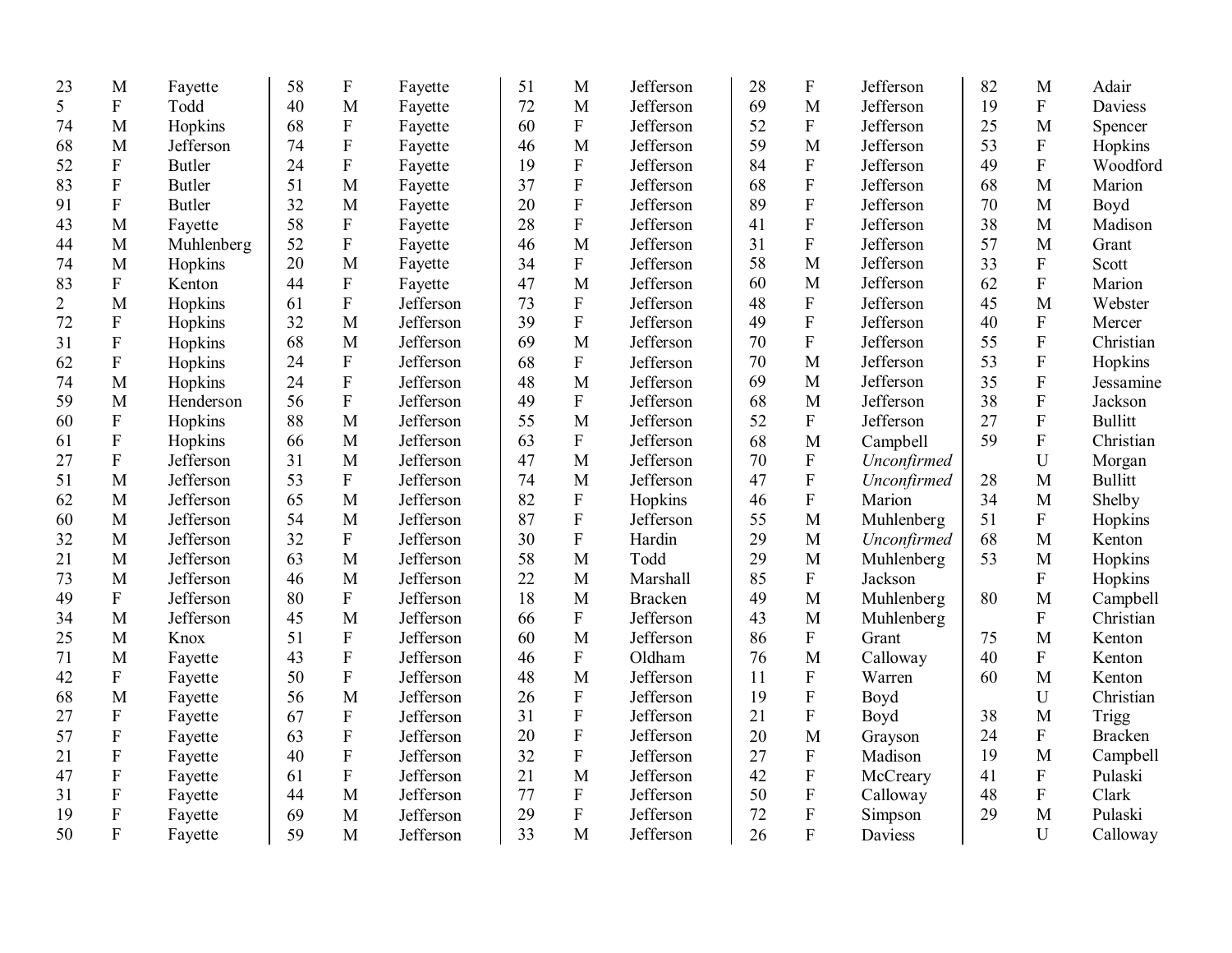| 69 | U           | Henderson     |    | U           | Hopkins        |    | U           | Webster        | 60 | U              | Warren       | 50 | U                         | Christian     |
|----|-------------|---------------|----|-------------|----------------|----|-------------|----------------|----|----------------|--------------|----|---------------------------|---------------|
| 49 | U           | Boone         |    | $\mathbf U$ | Hopkins        |    | U           | Marion         |    | $\mathbf U$    | Campbell     | 24 | $\mathbf U$               | Christian     |
|    | U           | Lyon          | 38 | U           | <b>Trigg</b>   | 66 | U           | Woodford       | 54 | U              | Grant        |    | U                         | Daviess       |
|    | U           | Jessamine     |    | U           | Daviess        | 64 | U           | Boone          | 52 | U              | Boone        |    | U                         | Daviess       |
| 30 | U           | Kenton        |    | U           | Hopkins        | 86 | U           | Hardin         | 38 | U              | Madison      | 54 | U                         | Hardin        |
| 51 | U           | <b>Butler</b> | 42 | U           | McCreary       | 36 | U           | Kenton         | 51 | U              | Warren       | 73 | U                         | Russell       |
| 72 | U           | Boone         |    | U           | Kenton         | 38 | U           | Kenton         | 27 | U              | Christian    | 24 | F                         | Jefferson     |
| 50 | U           | Kenton        |    | U           | <b>Daviess</b> | 73 | U           | Kenton         | 51 | U              | Montgomery   | 46 | F                         | Webster       |
| 35 | U           | Mercer        |    | U           | Daviess        | 24 | U           | Hardin         | 66 | $\overline{U}$ | Madison      | 51 | M                         | Jefferson     |
|    | U           | Hopkins       |    | U           | Daviess        | 22 | U           | Campbell       | 67 | U              | Barren       | 43 | M                         | Jefferson     |
|    | U           | Kenton        |    | U           | Daviess        | 26 | U           | Jessamine      | 90 | U              | Campbell     | 41 | $\mathbf F$               | Pulaski       |
|    | U           | Hopkins       |    | U           | Henderson      | 62 | U           | Hardin         | 20 | U              | Nelson       | 29 | M                         | Pulaski       |
|    | U           | <b>Trigg</b>  |    | U           | Daviess        | 19 | U           | Warren         |    | U              | Lyon         | 42 | ${\bf F}$                 | McCreary      |
|    | U           | Lyon          |    | U           | Caldwell       | 31 | U           | Kenton         | 57 | $\overline{U}$ | Pulaski      | 42 | $\overline{F}$            | McCreary      |
|    | U           | Campbell      | 30 | U           | Boone          |    | U           | Campbell       | 52 | $\overline{U}$ | Jackson      | 42 | M                         | Cumberland    |
|    | U           | Boone         | 57 | U           | Simpson        |    | U           | Laurel         | 61 | U              | Campbell     | 25 | M                         | Clinton       |
|    | U           | Kenton        | 45 | U           | Edmonson       |    | U           | Daviess        | 13 | U              | Warren       | 63 | $\mathbf F$               | Russell       |
| 68 | U           | Boyd          | 39 | $\mathbf U$ | Henderson      | 37 | U           | Boone          | 52 | U              | Daviess      | 70 | M                         | Adair         |
| 47 | U           | Kenton        | 65 | $\mathbf U$ | Henderson      | 20 | $\mathbf U$ | <b>Bullitt</b> | 55 | U              | Oldham       | 82 | M                         | Adair         |
| 31 | $\mathbf U$ | Kenton        | 56 | $\mathbf U$ | Warren         |    | U           | Daviess        | 35 | U              | <b>Trigg</b> | 57 | M                         | Pulaski       |
|    | U           | Marion        | 47 | U           | Grant          |    | U           | McLean         | 53 | $\mathbf U$    | Mason        | 73 | $\overline{F}$            | Russell       |
|    | U           | Kenton        | 46 | U           | Clark          |    | U           | Webster        | 49 | $\mathbf U$    | Mercer       | 78 | M                         | Christian     |
|    | U           | Hopkins       |    | U           | Marshall       |    | U           | Hopkins        | 62 | $\mathbf U$    | Graves       | 28 | $\boldsymbol{\mathrm{F}}$ | Daviess       |
|    | U           | Muhlenberg    | 39 | U           | <b>Bullitt</b> |    | U           | Muhlenberg     | 43 | U              | McCracken    | 68 | M                         | Jessamine     |
| 58 | $\mathbf U$ | Marion        | 29 | U           | Warren         |    | U           | Hopkins        | 58 | $\mathbf U$    | Grant        | 73 | ${\bf F}$                 | Christian     |
|    | U           | Kenton        | 51 | U           | Boone          | 42 | U           | Cumberland     | 37 | $\mathbf U$    | Boone        | 77 | ${\bf F}$                 | Butler        |
|    | U           | Hopkins       | 70 | $\mathbf U$ | Henderson      | 25 | $\mathbf U$ | Clinton        | 52 | $\mathbf U$    | Warren       | 77 | M                         | <b>Butler</b> |
|    | U           | <b>Trigg</b>  | 48 | U           | Warren         | 63 | U           | Russell        |    | $\mathbf U$    | Kenton       | 80 | M                         | Hopkins       |
|    | U           | Kenton        | 27 | $\mathbf U$ | Campbell       |    | U           | <b>Bullitt</b> | 63 | $\mathbf U$    | Woodford     |    |                           |               |
|    | $\mathbf U$ | Kenton        |    | U           | Muhlenberg     | 70 | U           | Adair          | 43 | $\mathbf U$    | Boone        |    |                           |               |

*Additional cases and some demographics not known by 5 p.m. ET, so not all info is listed. U = Unconfirmed*